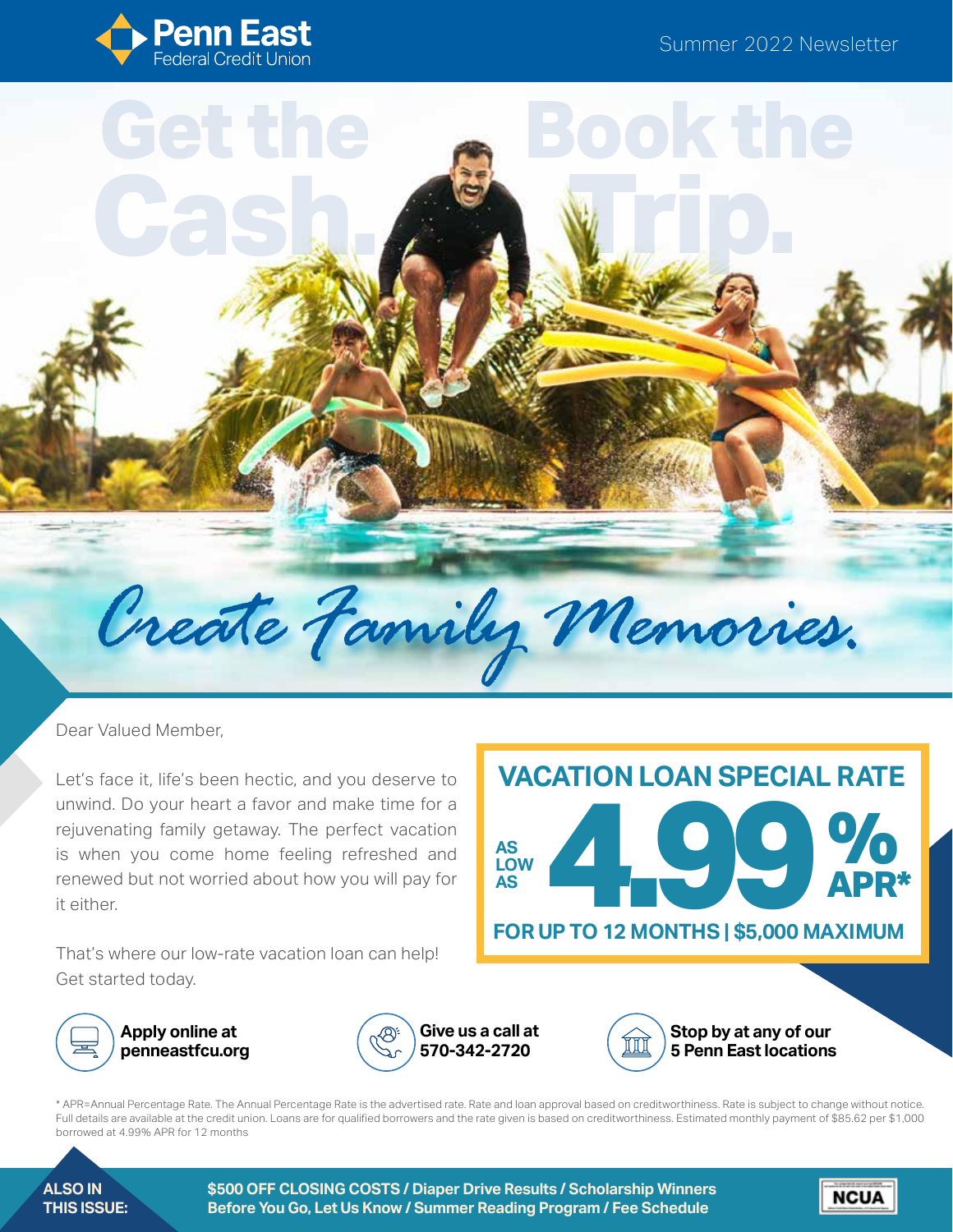Find your family home with Penn East and get

# **\$500 OFF**<br>Closing costs.\* closing costs.\* **MORTGAGES REFINANCES**



\*The \$500 off closing cost promotion applies only to approved primary residence purchases and refinancing mortgage with Penn East FCU that exceeds \$150,000.00 or more. The \$500 credit will be applied to closing costs when the loan is closed. Mortgage and refinance applications must be received before October 31, 2022. Member must pay any mortgage satisfaction fees at loan termination. Property insurance is required. Loans are subject to credit approval. Rates and terms are subject to a review of applicant's credit. This promotion may end at anytime.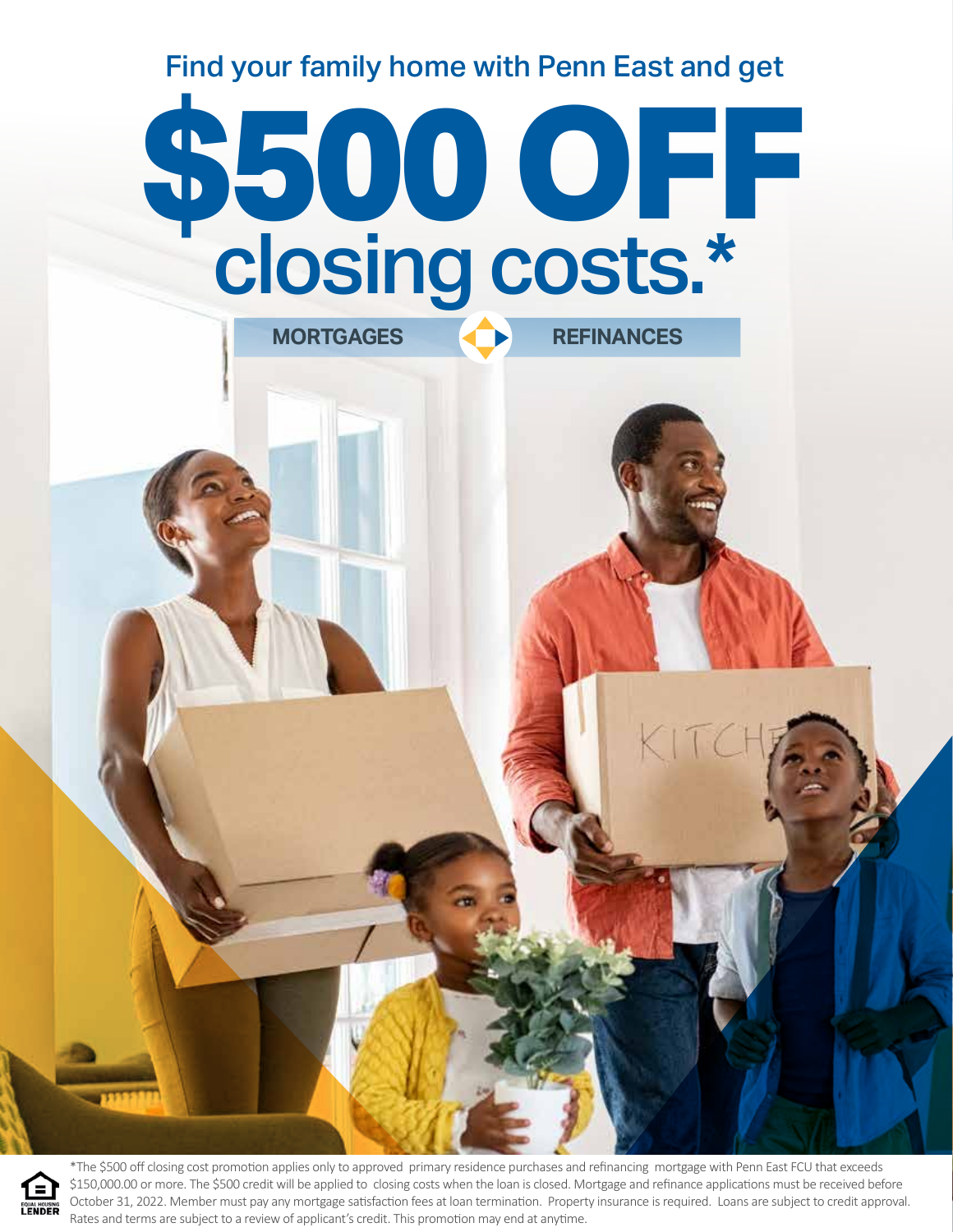## Diaper Drive **Results**

Thanks to everyone who helped and donated to our Mother's Day Diaper Drive. We set a small goal of 1,500 diapers, and with everyone's help, we hit 5,000 diapers, 9,000 baby wipes and \$700 cash donation for Maternal & Family Health Services Nurse-Family Partnership! People helping people is the credit union way!

*"We are so grateful to the staff and members of Penn East FCU for supporting our Nurse-Family Partnership clients,"* said MFHS President and CEO, Maria Montoro Edwards, PhD, *"The response was incredible, and will make such a difference to the at-risk mothers and children we serve."*



*Back Row:* Lynn Laurie, NFP Nurse Supervisor; Cheryl Kramer, NFP Nurse; Marie C Beggin, Vice President of Commercial and Consumer Lending Penn East FCU; David Saxton, AVP of Marketing Penn East FCU; Brenda Grunza, NFP Nurse; Debbie Rutkoski, NFP Nurse; Lynn Mylet, NFP Nurse; Mary Amico, NFP Nurse; Maria Montoro Edwards, MFHS President & CEO. *Front Row:* Ann Jones, Director of NFP; Catherine Evans, NFP Nurse; Ann Marie Jennings, NFP Nurse Supervisor; Lorianne Masi, NFP Nurse

## 2022 Scholarship **Winners**

Penn East FCU is pleased to announce the 2022 Scholarship Winners! Each student received a \$2,500 scholarship for their winning essays, academic excellence, citizenship, community and school involvement.



**Olivia Dougher**  West Scranton High School

We wish you safe and happy travels this summer!

Before You Go,

**Let Us Know!**





**Sofia Flores-Weidner Scranton** Preparatory School



# Summer Reading **Program**

Planning a vacation this year? As a security feature to protect your account, transactions from different locations may be blocked. To eliminate this from happening to you while you are away, be sure to call Penn East FCU at (570) 342-2720 to let us know when and where you will be traveling. Penn East FCU will be holding our Summer Reading Program from July 1st, 2022 to August 31st, 2022. We are here to help our young members read more books and to stay educated during this time! Any potential or existing youth member is eligible to join between the ages of 5-17. For every youth member that reads ten books this summer, Penn East FCU will deposit \$10 into their new or existing youth savings account. They will need to fill out a list of their ten books which can be downloaded at www.penneastfcu.org and then bring it into any office. *Happy Reading!*